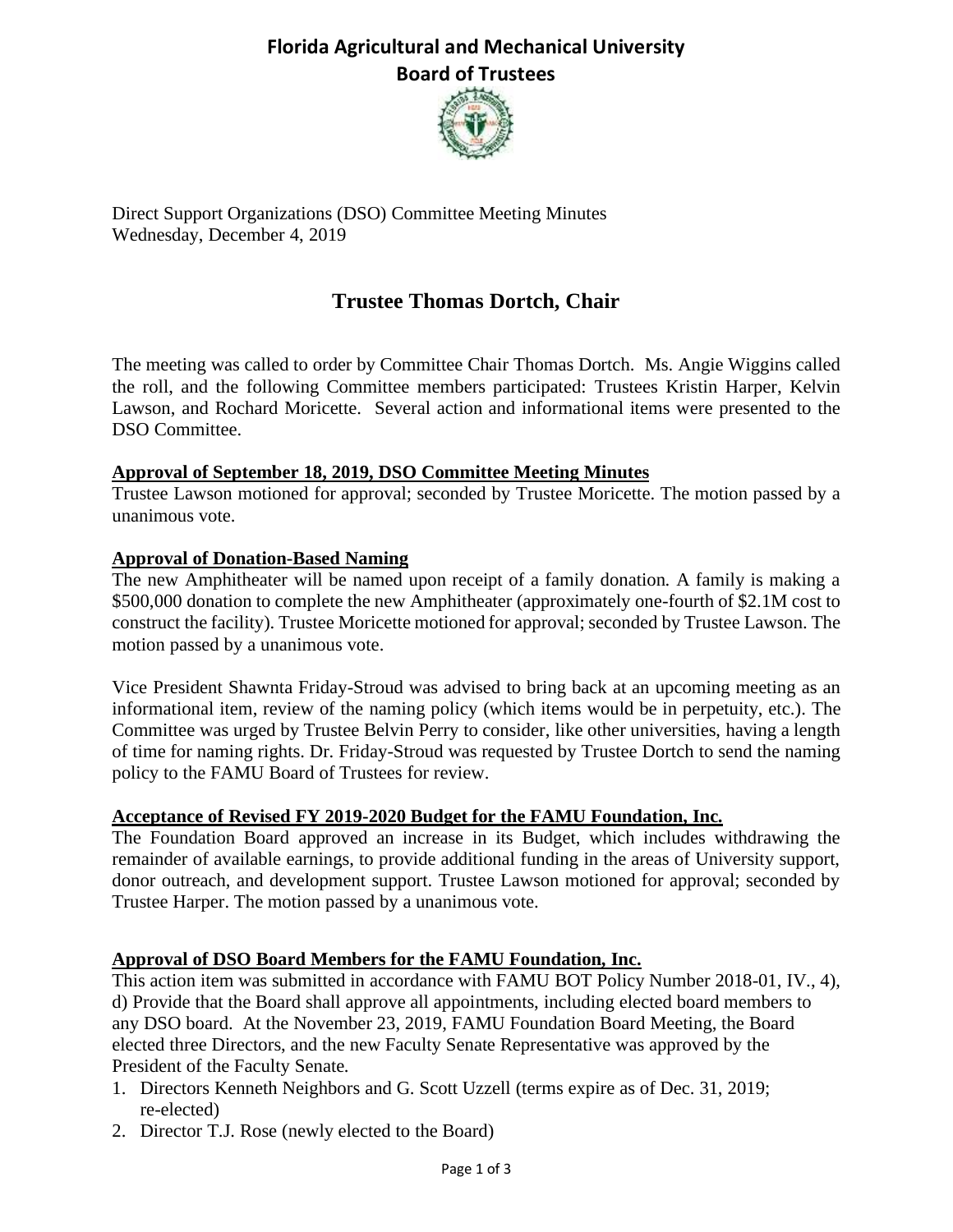# **Florida Agricultural and Mechanical University Board of Trustees**



3. Director Kenya Washington-Johnson (appointed by the President of the Faculty Senate)

Trustee Lawson motioned for approval; seconded by Trustee Moricette. The motion passed by a unanimous vote.

### **Dr. Friday-Stroud provided updates on Divisional Activities**

### **1. Fundraising Updates**

- Launch mailing, email and digital campaign partnering with EAB to reach new donors
- Promoted Giving Tuesday on December 3, 2019; \$181 people gave \$33,191.77 (all cash)
- Launch the University's first ever Day of Giving, April 30 at 12 noon to May 1 at 12 noon in conjunction with the National Alumni Association Day of Giving during their national convention in June
- Launch campus naming initiative starting with rooms in the new CASS Building and in the Residence Hall
- Hosted a Donor Recognition event twice a year (Homecoming and Spring) Inaugural Event hosted on October 3, 2019
- Planned Giving (\$1M focus)
- Retiree focus presentation scheduled January  $9<sup>th</sup>$  to the FAMU Retirees
- Homecoming 2019 The Experience (Chaired by Carmen Cummings and Co-Chaired by Bryan Smith, Brandi Tatum-Fedrick, and Shawnta Friday-Stroud) included more than 33 events on campus for students, alumni, and friends, including the celebration of FAMU's 132 years
- Foundation Director, G. Scott Uzzell, CEO of Converse, served as the Homecoming Convocation Speaker
- Affinity giving groups has contributed over \$702,000 this fiscal year, and six classes and four Sororities/Fraternities are raising money for Homecoming 2020
- Memory Lanes Brick Campaign has raised over \$20,000 to date
- Assistant Vice President Carmen Cummings coordinated the away game community service activities with First Lady Sharon Robinson, Coach Willie Simmons, and the football team
- The 2<sup>nd</sup> Athletics Big Push Weekend raised over \$30,000
- FAMU Rising Fundraising Tour
	- o Orlando November 20, 2019 (Director John Crossman) raised approximately \$50,000
	- o Charlotte March/April 2020 (Director Lorin Crenshaw, Glenn Ford, Justin Smith)
	- $\circ$  Atlanta May 20, 2020
	- o Plans are underway for Tampa, Houston, and Chicago

Trustee Dortch advised that Alumnus Will Packer is ready to get involved and do some big things for Homecoming. Trustee Dortch will coordinate a call next month and will provide dates for a meeting with Mr. Packer in Atlanta, GA.